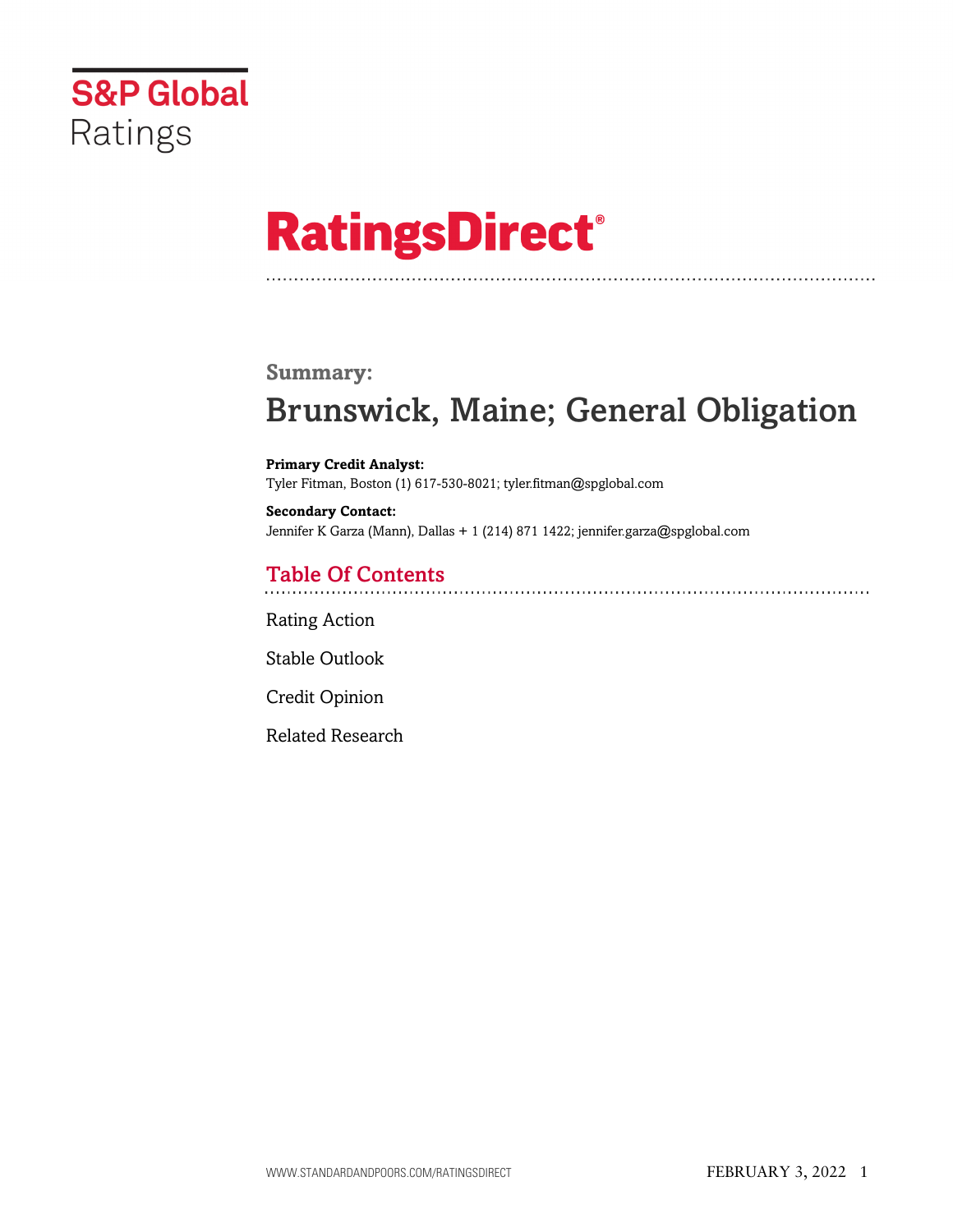# **Summary:** Brunswick, Maine; General Obligation

| <b>Credit Profile</b>                          |               |            |
|------------------------------------------------|---------------|------------|
| US\$13.856 mil GO bnds ser 2022 due 11/01/2046 |               |            |
| Long Term Rating                               | $AA+$ /Stable | <b>New</b> |
| Brunswick GO                                   |               |            |
| Long Term Rating                               | AA+/Stable    | Affirmed   |
| Brunswick 2020 GO bnds                         |               |            |
| Long Term Rating                               | AA+/Stable    | Affirmed   |

# <span id="page-1-0"></span>Rating Action

S&P Global Ratings affirmed its 'AA+' long-term rating, with a stable outlook, on Brunswick, Maine's previously issued general obligation (GO) bonds. At the same time, S&P Global Ratings assigned its 'AA+' long-term rating to the town's estimated \$13.8 million series 2022 GO bonds.

The series 2022 bonds and debt outstanding are general obligations of the town, for which it has pledged its full faith and credit. Brunswick can levy ad valorem property taxes for bond repayment, subject to the state's LD-1 legislation limitations on existing debt. We rate the existing limited-tax GO debt on par with our view of Brunswick's general creditworthiness, since the ad valorem tax is not derived from a measurably narrower tax base and there are no limitations on the fungibility of resources, which supports our view of the town's overall ability and willingness to pay debt service.

The bonds are being issued to provide funds for the purchase of property for, and construction of, a new central fire station and to provide funds to finance the purchase of a fire truck.

#### Credit overview

Brunswick's management team has implemented strong financial policies and procedures that have contributed to the town's track record of positive operating performance through 2021. The town benefits from a strong real estate market; access to Portland, which is the largest city in the state; and tax base growth from single-family homes and development projects. We note that while this growth has in turn led to wealth and income growth, these metrics continue to lag those of higher-rated peers. We expect that these factors will contribute to positive operating results and growing reserves going forward.

The rating also reflects our view of the town's:

- Strong tax base, with participation in the strong and diverse Portland-South Portland metropolitan statistical area (MSA);
- Good management environment and strong institutional framework;
- High reserves, enabled by consistent positive operating performance; and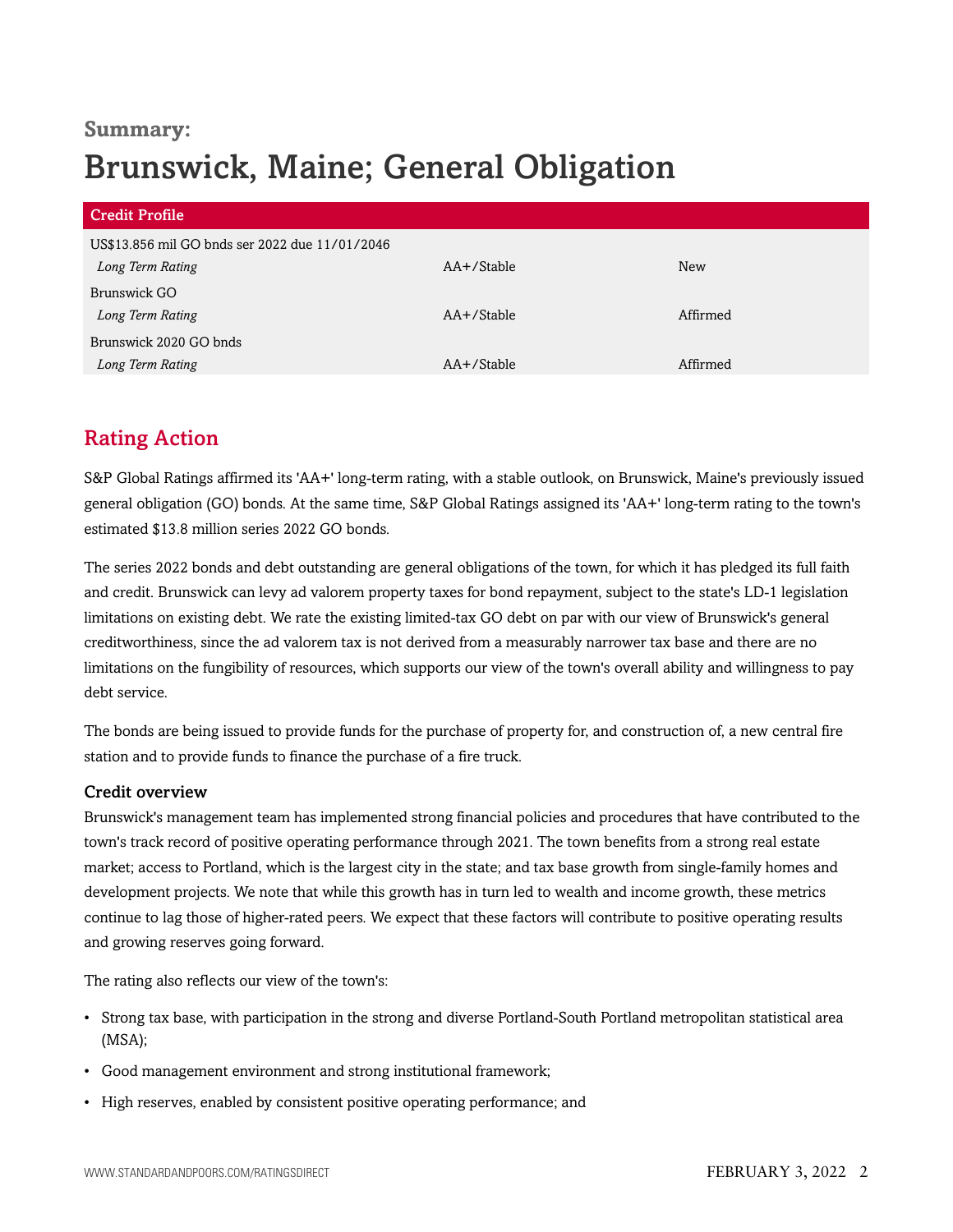• Low overall net debt burden, coupled with manageable fixed costs.

#### Environmental, social, and governance

Given Brunswick's location along the Atlantic coast, the town's environmental risks are above the sector standard as the town is susceptible to flooding, hurricane events, and sea-level rise. The town is working on updating the comprehensive plan and incorporating climate change risks into the long-term strategy. We analyzed the town's risks relative to its economy, management, financial measures, and debt and liability profile, and determined that social and governance risks are in line with our view of the sector standard.

## <span id="page-2-0"></span>Stable Outlook

#### Upside scenario

We could consider a positive rating action should economic metrics improve to be more in line with those of higher-rated peers without deterioration in other credit factors.

#### Downside scenario

We could consider a negative rating action if the town's budgetary performance were to deteriorate, leading to a decline in reserves.

## <span id="page-2-1"></span>Credit Opinion

#### Growing tax base with access to a broad and diverse MSA

Brunswick is the largest town in Maine, with an estimated population of 21,756. The town is located in Cumberland County in the broad and diverse Portland-South Portland, ME MSA. Residents of Brunswick benefit from access to Portland, located 26 miles south and the largest city in Maine. The town also benefits from train service to Boston, Massachusetts. The town is a center for commercial activity in the area. Mid-Coast Parkview Health and Bath Iron Works are the two largest employers in the town. Brunswick is also home to Bowdoin College, which employs 984 people. We expect wealth and income metrics may continue to benefit from the town's desirable location in the state and New England as a whole, as well as continued development in the town itself.

The most notable economic development in town is Brunswick Landing, which is the mixed-use redevelopment at the former Naval Air Station Brunswick, which closed in 2011. Midcoast Regional Redevelopment Authority is the state agency that is responsible for redevelopment at the former base. Development at Brunswick Landing has contributed \$90 million in taxable property growth. Redevelopment at the base has included retail, medical office space, and higher education programs from the Maine Community College System. The redevelopment has also included new apartments and the sale of former Navy-owned homes. The development at Brunswick Landing has also increased development at the nearby Cook's Corner, where recent additions include apartments and new medical facilities.

#### Good financial management practices and stable management team

We view the town's management as strong, with good financial policies and practices under our Financial Management Assessment methodology, indicating financial practices exist in most areas.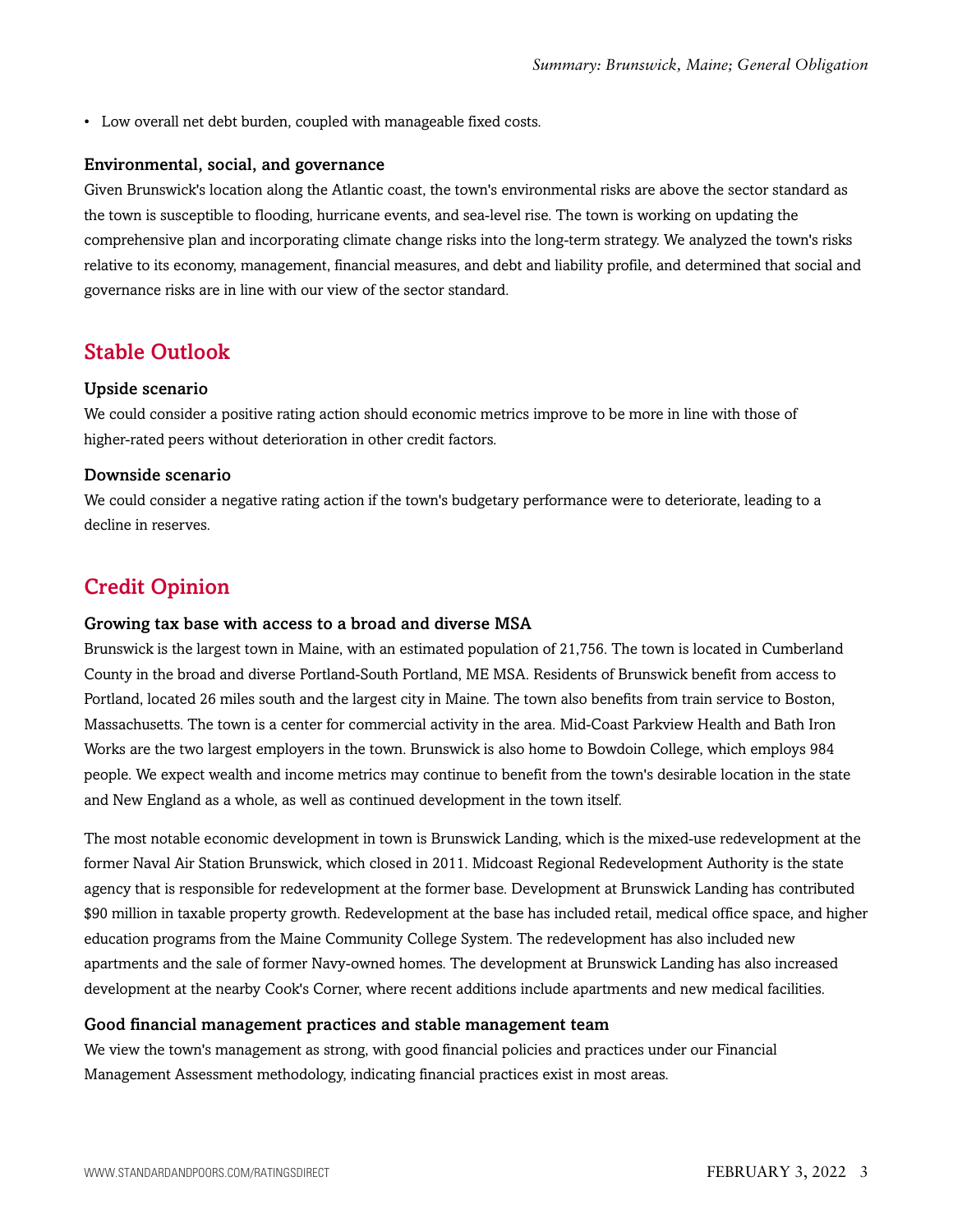Management uses conservative assumptions based on historical trend analysis and careful tracking of state aid and local tax revenue when developing the budget. Management monitors budgetary performance and presents monthly reports to department heads, elected officials, and the town manager. Brunswick maintains a five-year capital improvement program that identifies funding sources and a reserve policy of maintaining an unassigned fund balance at or above 16.6% of budgeted revenue. Management maintains its own formal investment policy, and monitors and reports on investments monthly. The town has a formal post-issuance debt-compliance policy and has adopted a debt disclosure policy that governs procedures for new issuance disclosures and continuing disclosures on existing debt. The town complies with debt limitations imposed by state statute, which we do not view as restrictive. Management also maintains an informal five-year financial forecast, which it updates annually. Management is also taking steps to mitigate risks associated with cyber attacks. The town has had personnel stability in key financial management positions and the former finance director is now the town manager, which has allowed for overall stability in financial management practices.

#### Growing fund balance supported by consistent operating surplus

We have adjusted for recurring transfers in and out of the general fund, and adjusted out one-time capital expenditures funded with bond proceeds. Brunswick had a large operating surplus in fiscal 2021, at approximately 6% of expenditures. Due to uncertainties caused by the COVID-19 pandemic, the town used conservative estimates when budgeting revenues. Property tax revenues came in at \$2 million over budget. Excise tax, state revenue sharing, and building permit and fee revenues were also higher than expected. The town benefited from an increase in property values, as well as permit and fee revenue increases due to commercial and residential development, including permits for 75 new single-family homes. Expenditures were \$2 million under budget, with large savings in personnel costs, trash and recycling, and snow and ice removal. Total available fund balance in 2021 was \$19.7 million, an increase from \$16.6 million. Unassigned fund balance was \$17.1 million at the end of the year, which is \$4.5 million above the target set by policy, and an increase from \$12 million in 2020. Additionally, the school department expenditures came in under budget by \$2.6 million due to unique circumstances related to the pandemic, including allowed uses of Elementary and Secondary School Emergency Relief (ESSER) funding. The school department accounted for \$5 million of the \$6 million in COVID-19-related grants the town received in fiscal 2021. The town is currently assessing potential uses of its \$2.2 million American Rescue Plan Act (ARPA) funding. While no decisions have been made on spending these funds, stormwater improvement and additional pay for first-responders are among the considerations.

The 2022 budget was established with a 6.3% increase in expenditures over 2021. Wages, benefits, and additional staffing drove this increase. The town has also accomplished its goal in funding a pavement replacement and repair program on a pay-go basis, the budget of which has been doubled over the last few years and is now budgeted at \$2 million per year. The town also budgeted for a 6.9% increase in excise tax revenue and 10% increase in ambulance fees. The budget was amended when the state budget passed with an increase in state revenue sharing for the town. The town does budget for use of reserves each year, but due to conservative budgeting practices has consistently produced positive operating results.

The town closed the Graham Road Landfill in April 2021. There are \$7.7 million in costs associated with closing the landfill. The town had worked to build up cash reserves to cover this cost, and the closure costs have qualified for 75% reimbursement through the Maine Municipal Landfill Closure and Remediation Program. While the town has been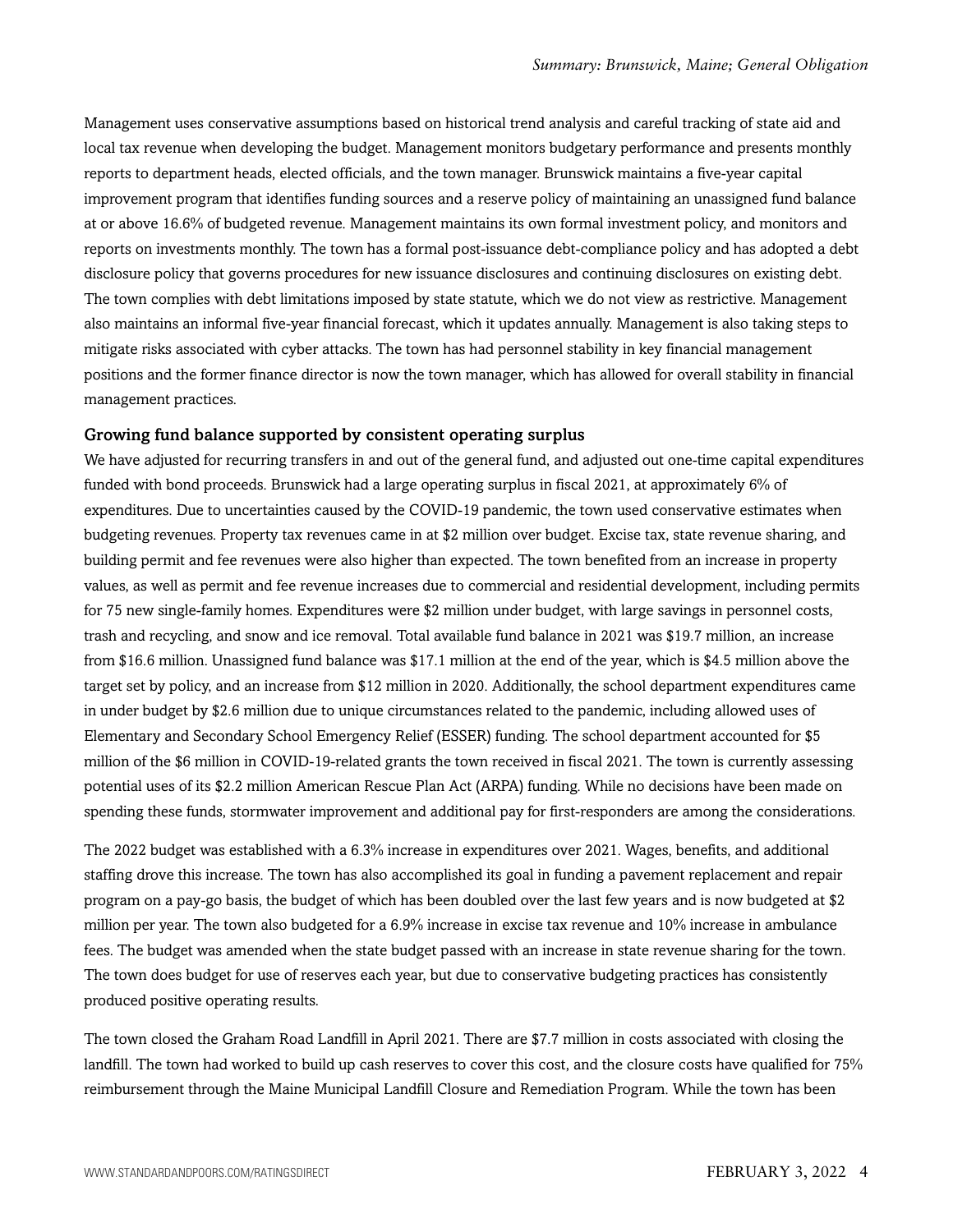approved for reimbursement, it is unclear when the funding will be made available. The town will budget approximately \$75,000 annually from the general fund for monitoring of the closed landfill; therefore, we do not expect it will pressure the town's performance or reserve position. Overall, we expect reserves will remain very strong and in line with the town's reserve policy.

The town's liquidity position remains very strong, after adjusting out restricted cash, and maintains strong access to external liquidity by issuing GO and bond anticipation notes during the last 20 years. The town has four direct borrowings with the Maine Municipal Bond Bank totaling \$11.3 million. Upon review of the direct borrowing loan agreements, we do not view these borrowings as a contingent liquidity risk as the events of default are standard and remedies do not include acceleration of principal.

#### Very strong debt profile with limited plans for additional near-term debt

After this issuance, the town will have \$51.3 million in total direct debt outstanding. The town does not have any additional debt authorized at this time. The town's capital improvement plan does include various projects that, if approved, may be funded through the issuance of debt. Some of these projects are also eligible for various levels of grant funding, and about half may be funded by tax increment financing revenues. The plan indicates approximately \$770,000 in debt for these projects over the next two years.

Manageable pension and other postemployment benefits (OPEB) liabilities:

We do not view pension costs as a credit pressure for Brunswick due to the high funded ratio, low costs, and overall manageable liabilities. The town has consistently made its required annual contributions for all plans.

Brunswick participates in the following plans:

- Maine Public Employees Retirement System Consolidated Plan for Local Participating Districts (PLD), which is 88.4% funded with a proportionate share of the town's net pension liability at \$7.9 million, assuming a 6.75% discount rate; and
- Maine Public Employees Retirement System State Employee and Teacher Plan (SET), which is 81.0% funded with a proportionate share of the town's net pension liability at \$336,440, assuming a 6.75% discount rate.

The town also contributes to the PLD OPEB plan, a cost-sharing, multiple-employer OPEB plan administered by the Maine Public Employees Retirement system, for municipal employees and certain school department employees. The town's proportionate share of net pension liability totaled \$280,500 as of June 30, 2021, which we view as manageable.

The town is also a member of the Maine Municipal Employees Health Trust, and the town provides health care benefits for certain retired employees. Eligible retirees are required to pay 100% of the health insurance premiums to receive health benefit coverage; the total liability amounts to \$1.6 million. Contributions made by the town represent an implicit rate subsidy, and the audited financial statements reflect the percent of premiums which subsidize the retiree health benefits. Since contributions come from the state, this does not contribute to overall fixed costs.

#### Strong institutional framework

The institutional framework score for Maine municipalities is strong.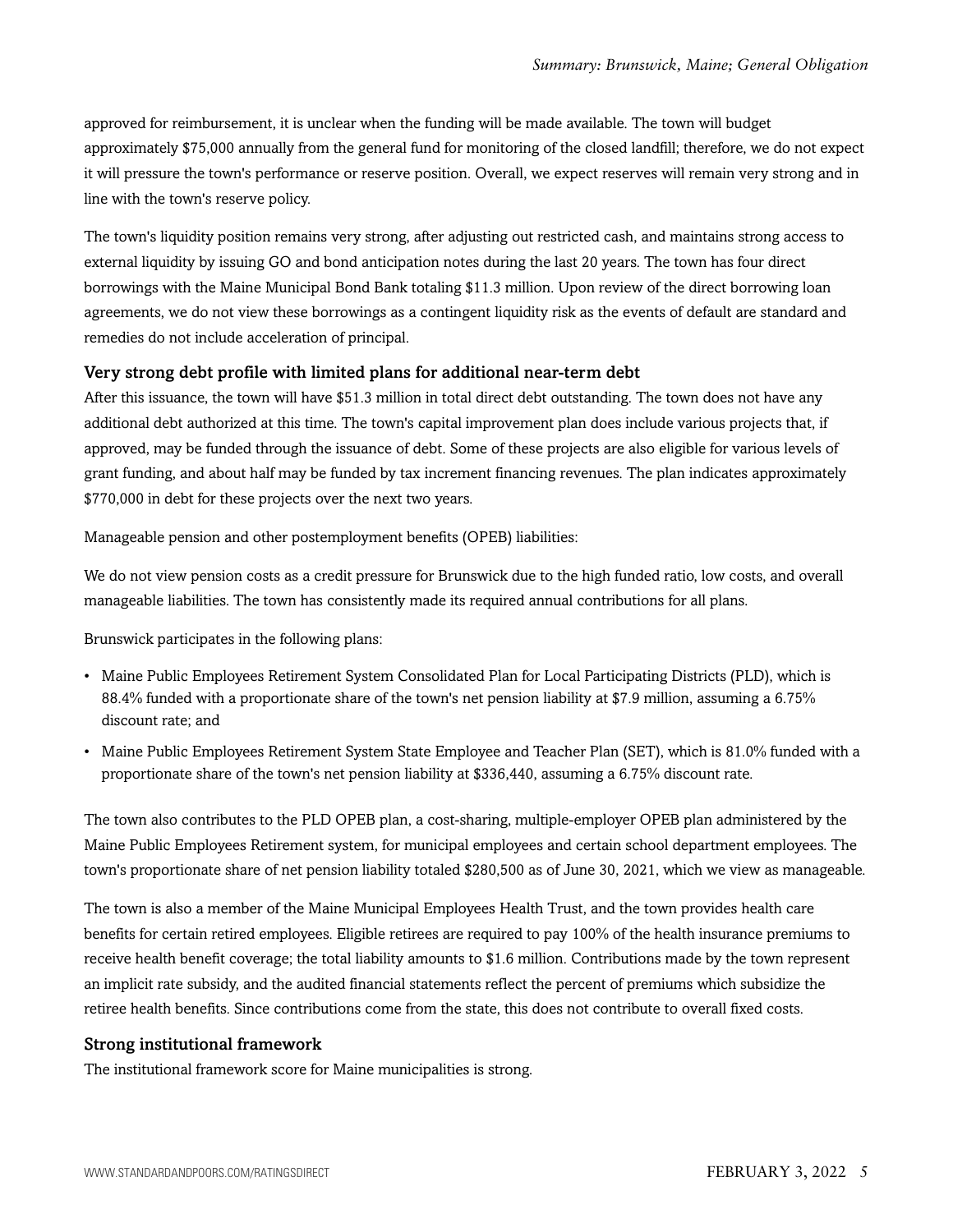| <b>Brunswick--Key Credit Metrics</b>                              |                    |                               |           |           |
|-------------------------------------------------------------------|--------------------|-------------------------------|-----------|-----------|
|                                                                   | <b>Most recent</b> | <b>Historical information</b> |           |           |
|                                                                   |                    | 2021                          | 2020      | 2019      |
| Very strong economy                                               |                    |                               |           |           |
| Projected per capita EBI % of U.S.                                | 111                |                               |           |           |
| Market value per capita (\$)                                      | 124,833            |                               |           |           |
| Population                                                        |                    |                               | 20,795    | 20,948    |
| County unemployment rate(%)                                       |                    |                               | 5.3       |           |
| Market value (\$000)                                              | 2,595,900          | 2,595,900                     | 2,509,500 | 2,319,900 |
| Ten largest taxpayers % of taxable value                          | 10.1               |                               |           |           |
| <b>Strong budgetary performance</b>                               |                    |                               |           |           |
| Operating fund result % of expenditures                           |                    | 5.6                           | 1.8       | 0.9       |
| Total governmental fund result % of expenditures                  |                    | 4.5                           | (1.2)     | (0.0)     |
| Very strong budgetary flexibility                                 |                    |                               |           |           |
| Available reserves % of operating expenditures                    |                    | 27.4                          | 24.1      | 24.3      |
| Total available reserves (\$000)                                  |                    | 19,771                        | 16,600    | 15,875    |
| Very strong liquidity                                             |                    |                               |           |           |
| Total government cash % of governmental fund expenditures         |                    | 35                            | 45        | 30        |
| Total government cash % of governmental fund debt service         |                    | 732                           | 1261      | 801       |
| <b>Strong management</b>                                          |                    |                               |           |           |
| Financial Management Assessment                                   | Good               |                               |           |           |
| Very strong debt & long-term liabilities                          |                    |                               |           |           |
| Debt service % of governmental fund expenditures                  |                    | 4.7                           | 3.6       | 3.7       |
| Net direct debt % of governmental fund revenue                    | 58                 |                               |           |           |
| Overall net debt % of market value                                | 2.1                |                               |           |           |
| Direct debt 10-year amortization (%)                              | 52                 |                               |           |           |
| Required pension contribution % of governmental fund expenditures |                    | 2.6                           |           |           |
| OPEB actual contribution % of governmental fund expenditures      |                    | 0.1                           |           |           |
| <b>Strong institutional framework</b>                             |                    |                               |           |           |

EBI--Effective buying income. OPEB--Other postemployment benefits. Data points and ratios may reflect analytical adjustments.

# <span id="page-5-0"></span>Related Research

- Alternative Financing: Disclosure Is Critical To Credit Analysis In Public Finance, Feb. 18, 2014
- Through The ESG Lens 2.0: A Deeper Dive Into U.S. Public Finance Credit Factors, April 28, 2020

Certain terms used in this report, particularly certain adjectives used to express our view on rating relevant factors, have specific meanings ascribed to them in our criteria, and should therefore be read in conjunction with such criteria. Please see Ratings Criteria at www.standardandpoors.com for further information. Complete ratings information is available to subscribers of RatingsDirect at www.capitaliq.com. All ratings affected by this rating action can be found on S&P Global Ratings' public website at www.standardandpoors.com. Use the Ratings search box located in the left column.